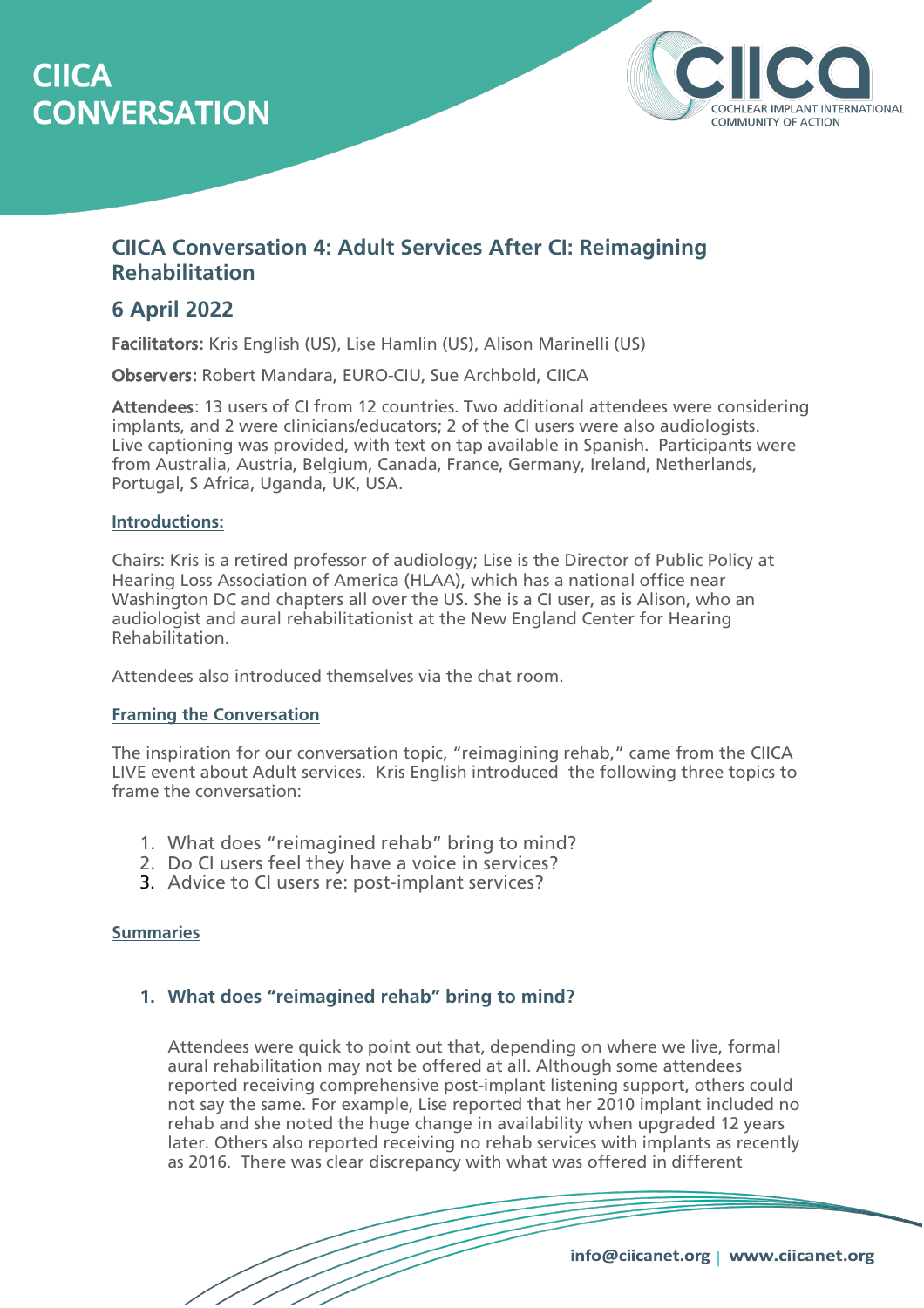countries: for example, in Germany rehab is very comprehensive and seen as a right: "It's in the legislation."

The first step, it would seem, would be to reimagine rehab as always available.

Specific suggestions to improve current services included:

- $\circ$  Create a smoother, clearly defined pathway: "we should not have to search for services" and "I muddled along.. talked to other people… tried auditory books… couldn't follow, would fall asleep, it was so discouraging."
- o A focus on music access and enjoyment: "there is zero focus on musical rehabilitation" and "music is so important!"
- o When encouraging us to listen to audio books, podcasts, news casts, check on our interest levels and progress; "audio books are truly a great resource to employ."
- o Rehab should be fun, engaging
- o Rehab should be "bespoke:" i.e., personalized, flexible, meaningful, self-paced : "I didn't have to rehab to some one else's schedule, I could rehab to mine."
- o Provide opportunities to learn from/share with other CI users: "peer support is so essential" and "I get more information from chatting to people, face-to-face in group situations" and "you learn so much from other people's experiences"
- $\circ$  Factor in "adult learning" principles (e.g., adults use their life experience to facilitate learning, and want to choose how they learn, etc.)
- o Maintain an up-to-date list of online programs for self-instruction, practice
- o Include family in training/rehab/counselling sessions
- o Remember we are in "mid-life" and juggling family, work
- o Rehabilitation will be different for those who are deafened in later life, and those who have been deaf from early life and use Sign Language.

info@ciicanet.org | www.ciicanet.org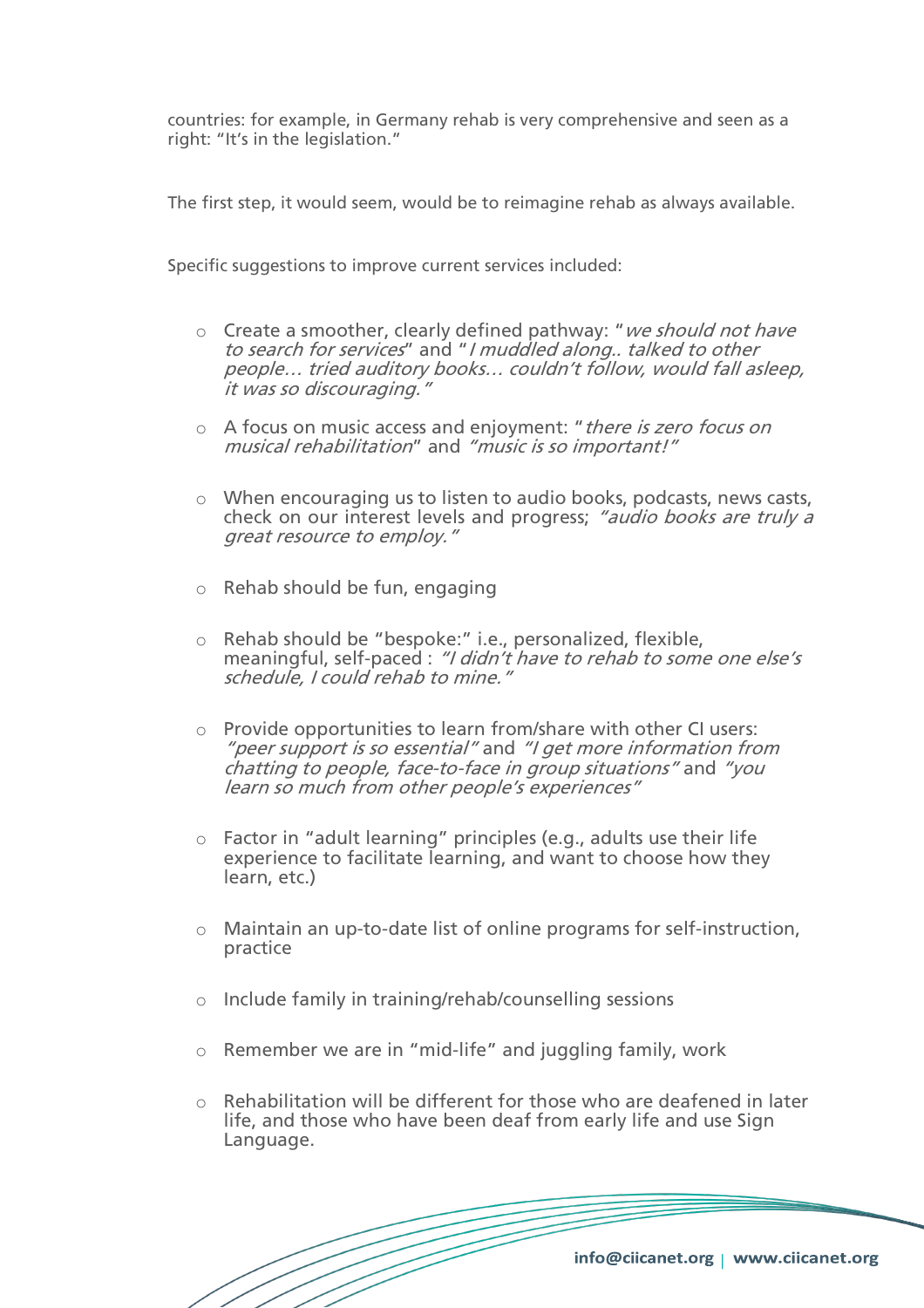- o Need for varied expectations
- $\circ$  Individualisation important for other different groups eg singlesided deafness.
- $\circ$  Rehab including technology support upgrades use of Blue Tooth
- o The importance of peer-to-peer support to be included: "You learn so much from different people's experiences and tips.."; "I hope to see more groups."
- $\circ$  In reimagining we need to think about language we use: consumer/client/user – rather than patient.
- o Find ways to standardize provision of services and content: examples of BICG recommendations, and German systems.

## **2. Do CI users feel they have a voice in services?**

The following question was posed to the group: "If you felt you had the right kind of rehab that you personally designed, and people [clinicians] listened to you, and respected your choices, raise your hand."

Only one person raised their hand, which suggests current services, if available at all, are clinician-centered, or protocol-driven, or dictated by third-party-payer requirements. Given the first part of our discussion, this explains the nature of the suggestions listed above: a desire to be a co-creator of one's post-surgery rehab and the need to recognise variation and individuals.

The conversation segued to a specific person-centered topic: listening effort. Alison asked if the topic of fatigue associated with listening effort had been explained by a professional, and a few attendees nodded their heads.

"Yeah definitely there, you mention before the listening fatigue, so that is something that we do talk about and try to reiterate that to clients, it is hard work, listening, you have to concentrate, you have to pay attention and sometimes you just get tired"

Other terms were brought up: cognitive effort and communication effort.

Unfortunately, time did not allow for further discussion: a topic for another day!